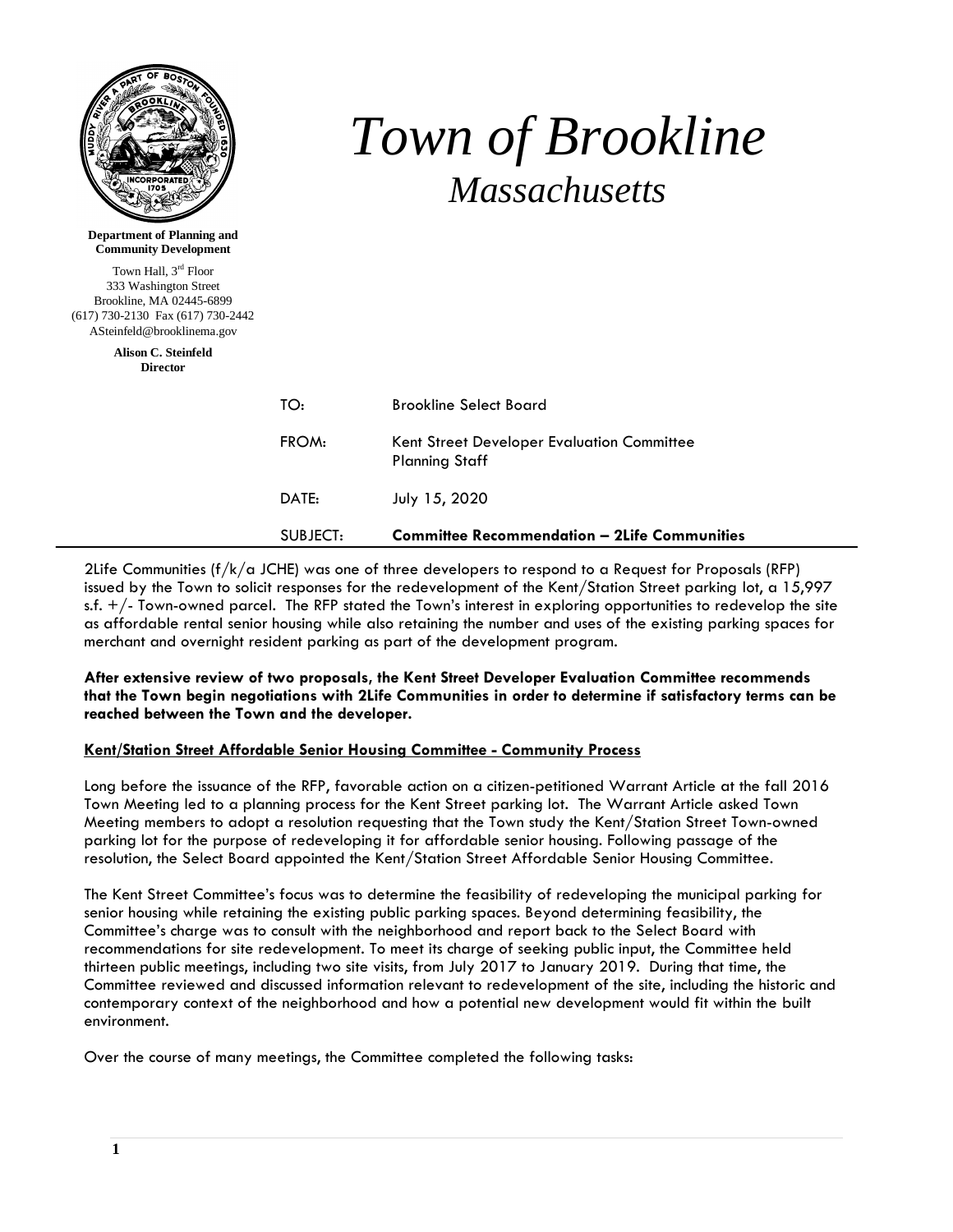- Worked with the Massachusetts Housing Partnership to explore the site's reuse potential, including review of a preliminary construction budget and operating pro forma that considered a number of Town-mandated requirements and their effects on project feasibility
- Created a Request for Information (RFI) document -- authorized for release by the Select Board in March 2018 -- to solicit feedback from the development community concerning the Town's proposed development program for the site
- Hosted a Public Information Meeting (public hearing) on October 29, 2018 to solicit community input on the redevelopment of the parking lot, including feedback on design considerations and acceptable parameters for the reuse of the site for affordable rental senior housing
- Created an RFP that was responsive to community feedback received at public meetings and public hearings and that utilized public comment to inform the creation of development requirements and guidelines that developers must address in their RFP responses

The Select Board heard an update from the Committee in February 2019 and then held a public hearing on April 23, 2019 to discuss the Committee's draft RFP. Prior to its vote, the Board reinforced the Town's commitment to issue an RFP that was responsive to the comments and concerns of abutters, neighbors and local businesses. After considering comments received at the public hearing and the recommendations of the Kent/Station Street Affordable Senior Housing Committee, the Select Board voted on April 30, 2019 to authorize the release of an RFP to solicit development proposals for the Kent Street lot. The RFP was issued by the Town's Chief Procurement Officer (CPO) in July 2019.

## **Kent Street Developer Evaluation Committee – Proposal Review Process**

The Town received three proposals from developers in August 2019. The Chief Procurement Officer then appointed and convened a Kent Street Developer Evaluation Committee and tasked it to review all proposals deemed responsive to the RFP and to make a recommendation on whether the Select Board should designate a site developer at the conclusion of proposal evaluations. After an initial review, only two of the three proposals were shortlisted for further consideration.

The Town was fortunate to receive proposals from two accomplished, mission-based developers whose capabilities as both developer and operator of affordable senior housing were held in high regard by the Evaluation Committee. The Committee met seven times from October 2019 to May 2020 to conduct a review of proposals, which included in-person interviews in November 2019 with teams from 2Life Communities and B'nai B'rith Housing - the two developers whose proposals were shortlisted through the Committee's evaluation process.

To complete its work, the Evaluation Committee initiated three rounds of follow-up questions for both developers. The questions honed in on details of site and building design, public and private financing, the developers' proposed role as housing operator and the methods they would employ to assist residents as they age in place. To support the review of proposals, the Committee employed the services of an experienced development consultant, who was brought aboard to analyze the feasibility and the practicality of the overall development plans from both a technical and fiscal perspective. The consultant's supplemental analysis informed the Committee's recommendation to the Select Board.

After many months of work by the Kent Street Developer Evaluation Committee in vetting two responsive proposals, the Committee took the following vote on May 21, 2020, hereby offered for the Select Board's consideration:

> *VOTED: That, while it finds both the 2Life and B'nai B'rith proposals to be of high quality, the Selection Committee prefers 2Life, while recognizing that its financial request is excessive and needs to be significantly reduced. The consensus of the Selection Committee is to authorize the Town to enter into negotiations with 2Life to see if the Town and 2Life can reach agreement on an appropriate subsidy amount and a mutually acceptable Letter of Intent.*